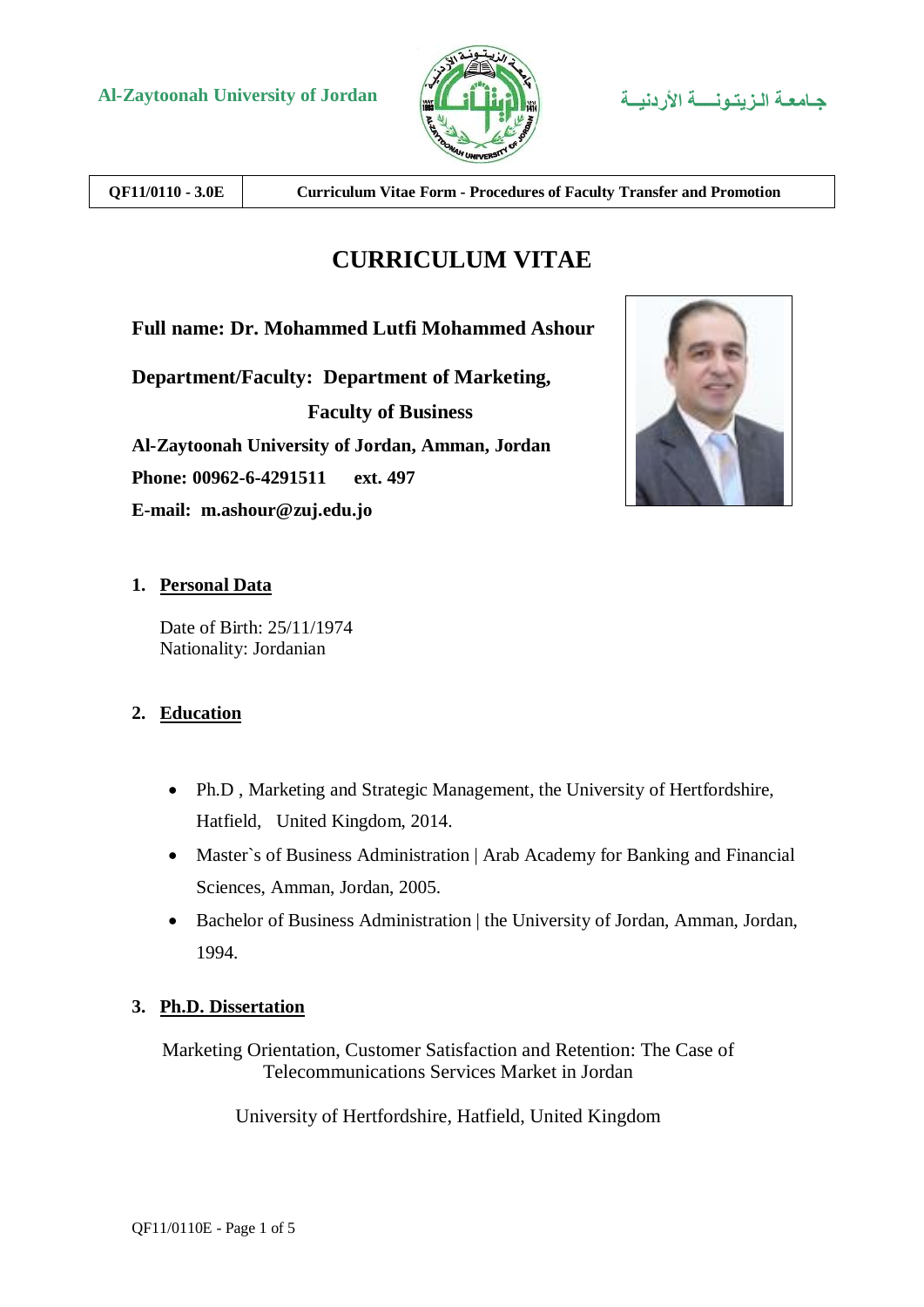



# **4. Employment**

### *Academic Positions*

 Assistant Professor , Department of Marketing, Al-Zaytoonah University of Jordan, Amman, Jordan , (November, 2014 – now)

# *Administrative Positions*

- Head of Marketing Department, Faculty of Business, Al-Zaytoonah University of Jordan, Amman, Jordan ( October, 2016 – October, 2018)
- Dean Assistant for Quality Assurance Affairs, Faculty of Business, Al-Zaytoonah University of Jordan, Amman, Jordan ( October, 2019 – October, 2020)

# **5. Research Interests**

Services Marketing, Consumer behavior, Strategic management

#### **6. Honors and Awards**

A certificate of appreciation for the efforts made for achieving the National Quality Assurance Certificate (*the Faculty of Business / Al-Zaytoonah University was the first business school to achieve this certificate in 2018).*

# **7. Teaching Experience**

- *Graduate Courses:* 
	- *Advanced Marketing Management*
- *Undergraduate Courses*

Principles of Marketing, E-Marketing, International Marketing , Marketing Research, Consumer Behavior, Sales Management, CRM, Electronic Management, Industrial Marketing.

#### **8. Supervision of Graduate Research**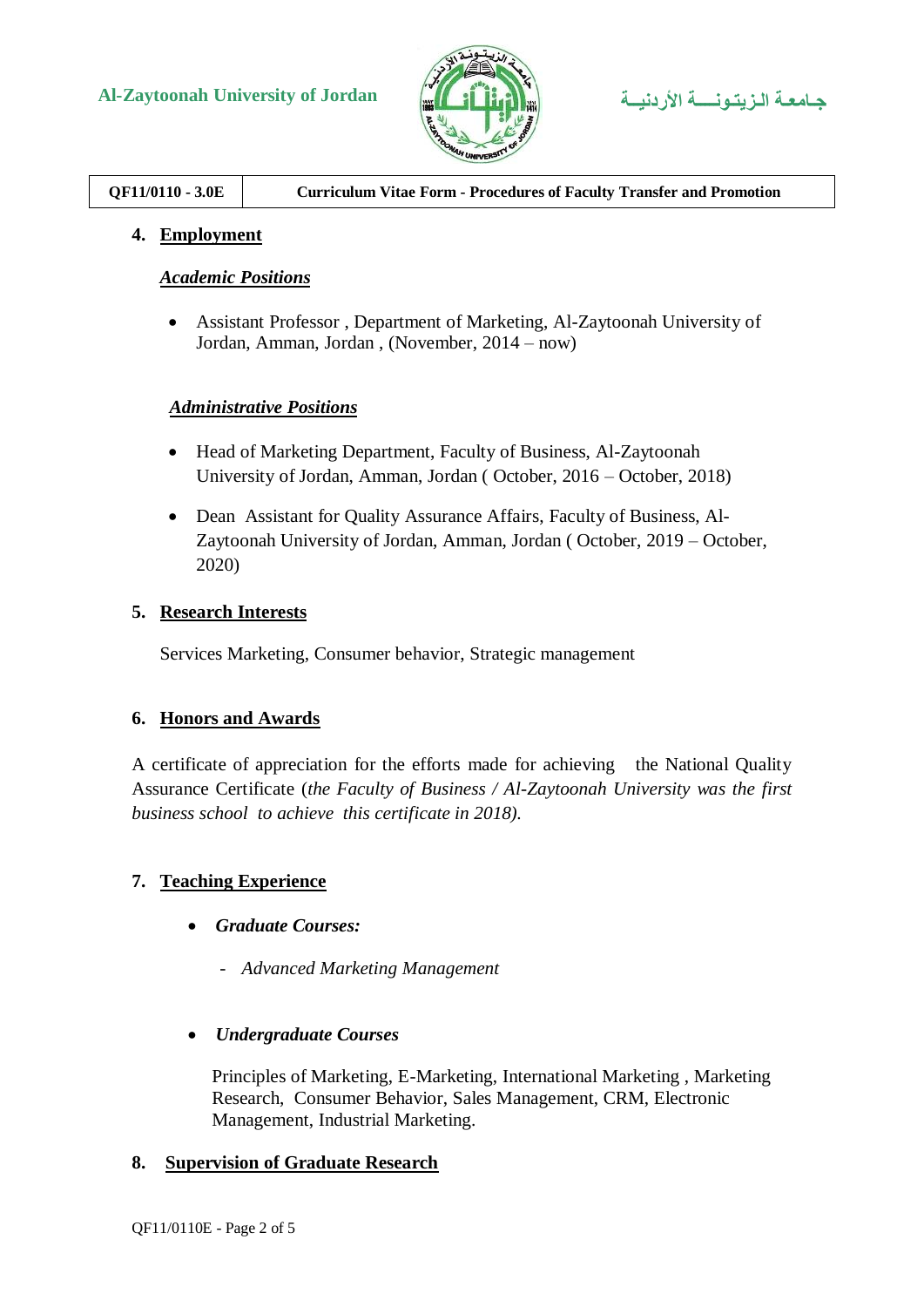



| QF11/0110 - 3.0E<br><b>Curriculum Vitae Form - Procedures of Faculty Transfer and Promotion</b> |
|-------------------------------------------------------------------------------------------------|
|-------------------------------------------------------------------------------------------------|

- 1. **Areej Mohammed /** The Impact of Innovative Marketing on Customers' Satisfaction In The Jordanian Health Insurance Companies , 2020
- 2. **Ziad Ramadan /** Factors Affecting Consumer Purchasing Decision for Poultry Market in Jordan, 2020

# **9. Grants**

**Project name**: The Relationship between Both Accounting Earnings and Cash Flows, and Cash Dividends for Commercial Banks Operating in Jordan, (2019). Amount: 8540 J.D provided by Abdul Hameed Shoman Foundation (AHSF)

# **10. Professional and Scientific Meetings**

International Conference on Business and Management" organized by the Social Sciences Research Society (SoSReS). Izmir -Turkey: 15-17 April 2011.

# **11. Publications**

#### **Papers in refereed journals**

1. **Ashour**, **M.** and AI-Debi, H. *The Effect of Internal Marketing on Employee Job Satisfaction Evidence from a Jordanian Tourism and Hospitality Setting*, International Journal of Business and Globalisation, Accepted for publication Sep.2019, Forthcoming (2021).

(Scopus indexed Journal)

2. **Ashour** , **M.**, Ali , N. and Allan, M. *Corporate Social Responsibility And Competitive Advantage: Relationships and Mechanisms.* International Journal of Economics and Business Administration, Volume 8 Issue 3, 2020. Pages 161-175.

#### (Scopus indexed Journal)

3. Atieh, A., Alshahadeh, A., Ayyash, H. and **Ashour , M.** *Predicting Future Operating Cash Flows in Jordanian Commercial Banks by Using Fair Value Accounting, Economic review*, (EKONOMSKI PREGLED ) , Accepted for publication (11/2020) , Forthcoming (2021).

(Scopus indexed Journal)

4. Allan, M., Ali, N. , Azzam, Z. and **Ashour, M.** *Environmental Awareness and the Role of Marketing Strategies in Shifting Consumers' Interest towards*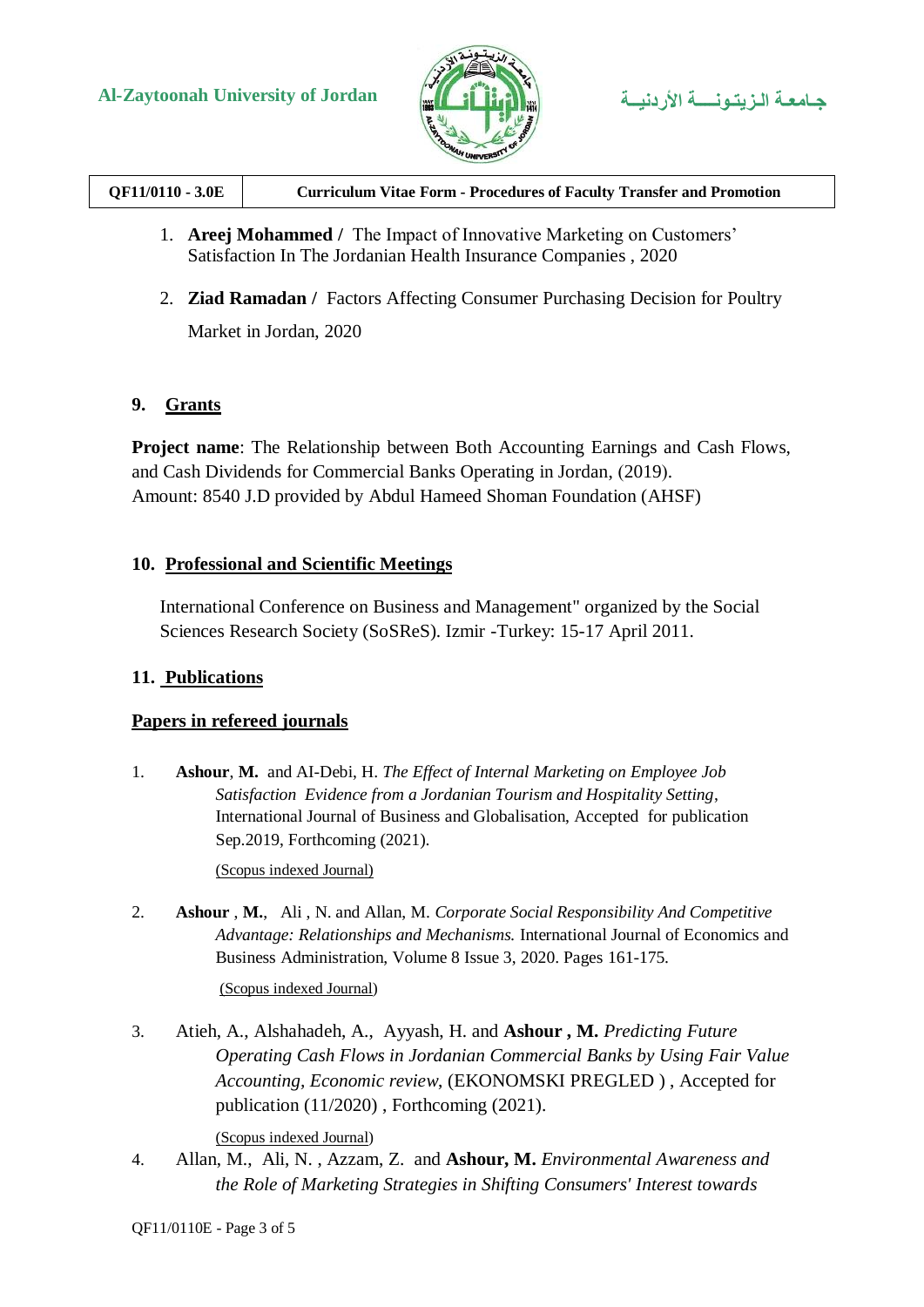



| QF11/0110 - 3.0E | <b>Curriculum Vitae Form - Procedures of Faculty Transfer and Promotion</b> |
|------------------|-----------------------------------------------------------------------------|
|                  |                                                                             |

*Organic Products,* International Journal of Innovation, Creativity and Change, Volume 14 Issue 2 (Scopus, Era) 2020, pages 1-13 (Scopus and Era indexed Journal)

5. Atieh, A., Alshahadeh, A., and **Ashour, M**. *The Relationship between Both Accounting Earnings and Cash Flows, and Cash Dividends for Commercial Banks Operating in Jordan.* International Journal of Economics and Business Administration, Volume 8 Issue 4, 2020, pages 253-269

(Scopus and Era indexed Journal)

6. **Ashour, M**. *Triangulation as a Powerful Methodological Research technique in Technology-based Services*, Business & Management Studies: an International Journal,Volume:6 Issue, 2018, , pages 193-208

(EconLit indexed Journal)

- 7. **Ashour, M**. *Services Marketing is Different - The case of Telecom Services,* The International Journal of Business Management and Technology Volume 2 Issue, 2018, pages 122-127
- 8. **Ashour, M**. *Schools Thought of Competitive Advantage*, International Journal of Business and Management Invention (IJBMI),Volume 7 Issue 2, 2018, pages 1-7
- 9. **Ashour, M.** *Investigating Marketing Orientation Influences on Achieving Competitive Advantage within Jordanian Mobile Telecommunication Industry (Behavioral-Attitudinal Perspective)*. INTERNATIONAL JOURNAL OF eBUSINESS AND eGOVERNMENT STUDIES,Vol 3, No 1, 2011, pages 99-108

(Scopus Indexed Journal)

10. **Ashour, M.** *Achieving the Superiority: the Role of Marketing Orientation in gaining Competitive Advantage-within Jordanian Telecommunication Sector*, the Journal of Managerial Sciences, Volume 4, Number 2, 2010, pages 152-169

# **Conference Presentations**